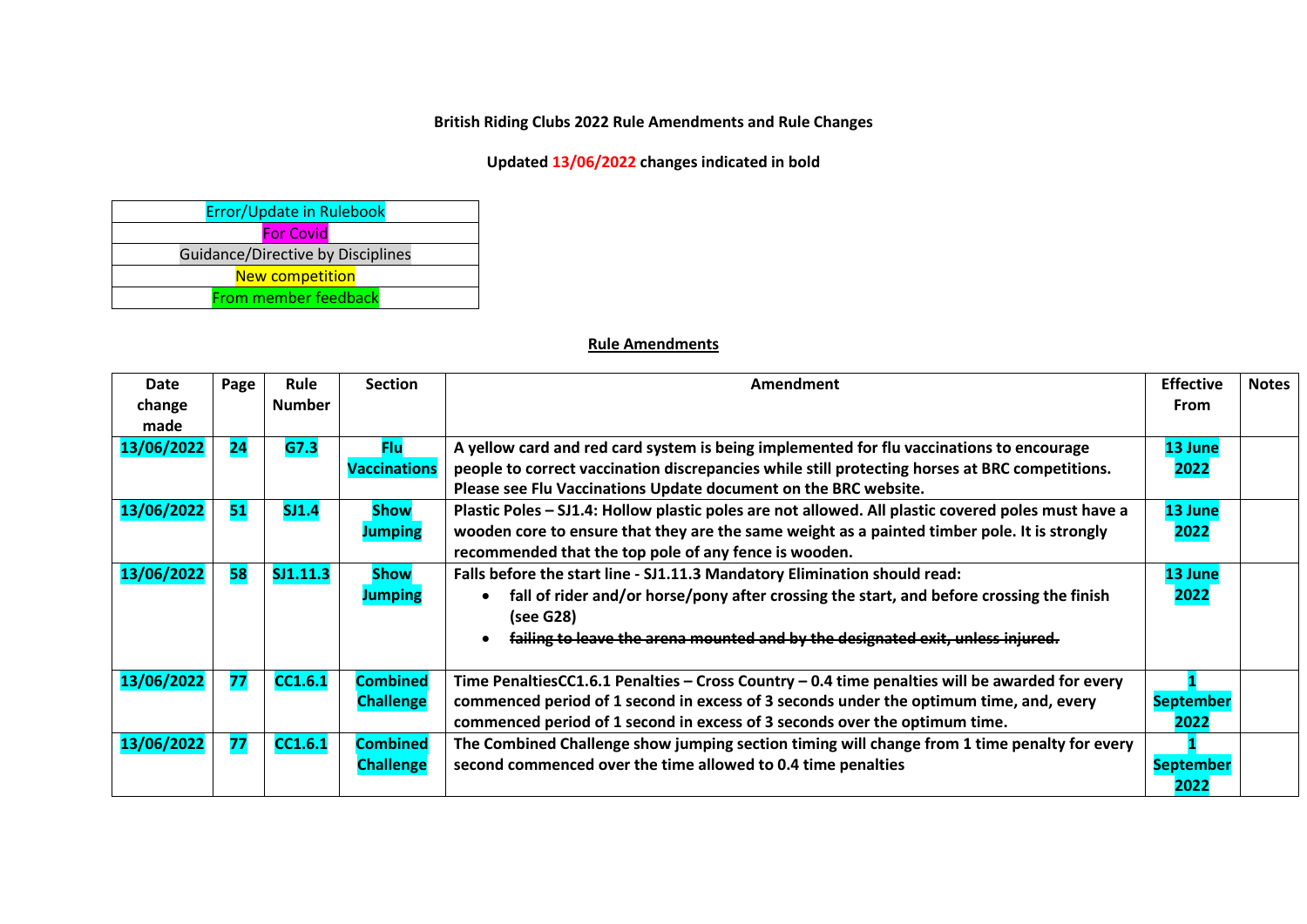| 13/06/2022 | 86        | N/A | <b>Appendix 1</b>          | The format for the Junior Combined Training has changed to 2x Prelim/75cm, 1x Prelim/85cm<br>and 1x Novice/85cm for the 2022/2023 season to encourage more junior riders, the tests are<br>below:                                                                                                                                                                                                                              | <b>September</b><br>2022 |
|------------|-----------|-----|----------------------------|--------------------------------------------------------------------------------------------------------------------------------------------------------------------------------------------------------------------------------------------------------------------------------------------------------------------------------------------------------------------------------------------------------------------------------|--------------------------|
|            |           |     |                            | Junior Combined Training 2022/2023                                                                                                                                                                                                                                                                                                                                                                                             |                          |
|            |           |     |                            | BD Prelim 2 (2016)/75<br>BD Prelim 12 (2005)/75<br>BD Prelim 13 (2006)/85<br>BD Novice 28 (2008)/85                                                                                                                                                                                                                                                                                                                            |                          |
| 13/06/2022 | 50,<br>93 | N/A | <b>SJ, Appendix</b><br>2&3 | The Novice Winter Open 80cm show jumping class has been removed from the 2022/2023<br>season and will not run as a qualifying class or at the Novice Winter Championships in 2023                                                                                                                                                                                                                                              | <b>September</b><br>2022 |
| 13/06/2022 | 86        | N/A | <b>Appendix 1</b>          | The tests for the Junior Novice Winter Dressage have been changed for the 2022/2023 season to<br>encourage more junior riders, the tests are now:                                                                                                                                                                                                                                                                              | <b>September</b><br>2022 |
|            |           |     |                            | Junior Novice Dressage 2022/2023                                                                                                                                                                                                                                                                                                                                                                                               |                          |
|            |           |     |                            | BD Prelim 2 (2016)                                                                                                                                                                                                                                                                                                                                                                                                             |                          |
|            |           |     |                            | BD Prelim 7 (2002)                                                                                                                                                                                                                                                                                                                                                                                                             |                          |
|            |           |     |                            | BD Prelim 12 (2010)                                                                                                                                                                                                                                                                                                                                                                                                            |                          |
|            |           |     |                            | BD Prelim 13 (2006)                                                                                                                                                                                                                                                                                                                                                                                                            |                          |
| 04/03/2022 | 77        | N/A | <b>CC1.6.4</b>             | Should read: CC1.6.4 Dislodged Fences: Where a fence is dislodged as per SJ1.11.9 and SJ1.11.10<br>for the SJ section and also the cross-country section where knock down fences are used, a 2.4<br>penalty will be given as well as the refusal penalty, a total of 12.4 penalties                                                                                                                                            | 1 January<br>2022        |
| 04/03/2022 | 77        | N/A | CC1.6.1                    | Every commenced period of 1 second of the time allowed (SJ) will result in 1 penalty                                                                                                                                                                                                                                                                                                                                           | 1 January<br>2022        |
| 22/02/2022 | 91        | N/A | <b>Appendix</b><br>283     | <b>Rider Eligibility (not</b><br><b>Championship Class/Level</b><br><b>Horse Eligibility</b><br><b>Horses</b><br><b>BD</b><br><b>BE</b> BS(e) permitted)<br>Prelim<br>Unlimited Prelim Points<br>ntermediate<br>Horses cannot have competed in elementary or<br>(c)<br>above in the same competition year BD or BRC.<br>Ninter<br>Up to 35 Novice points<br>0 points at Elementary or above<br>Championship<br>Senior & Junior | 1 January<br>2022        |